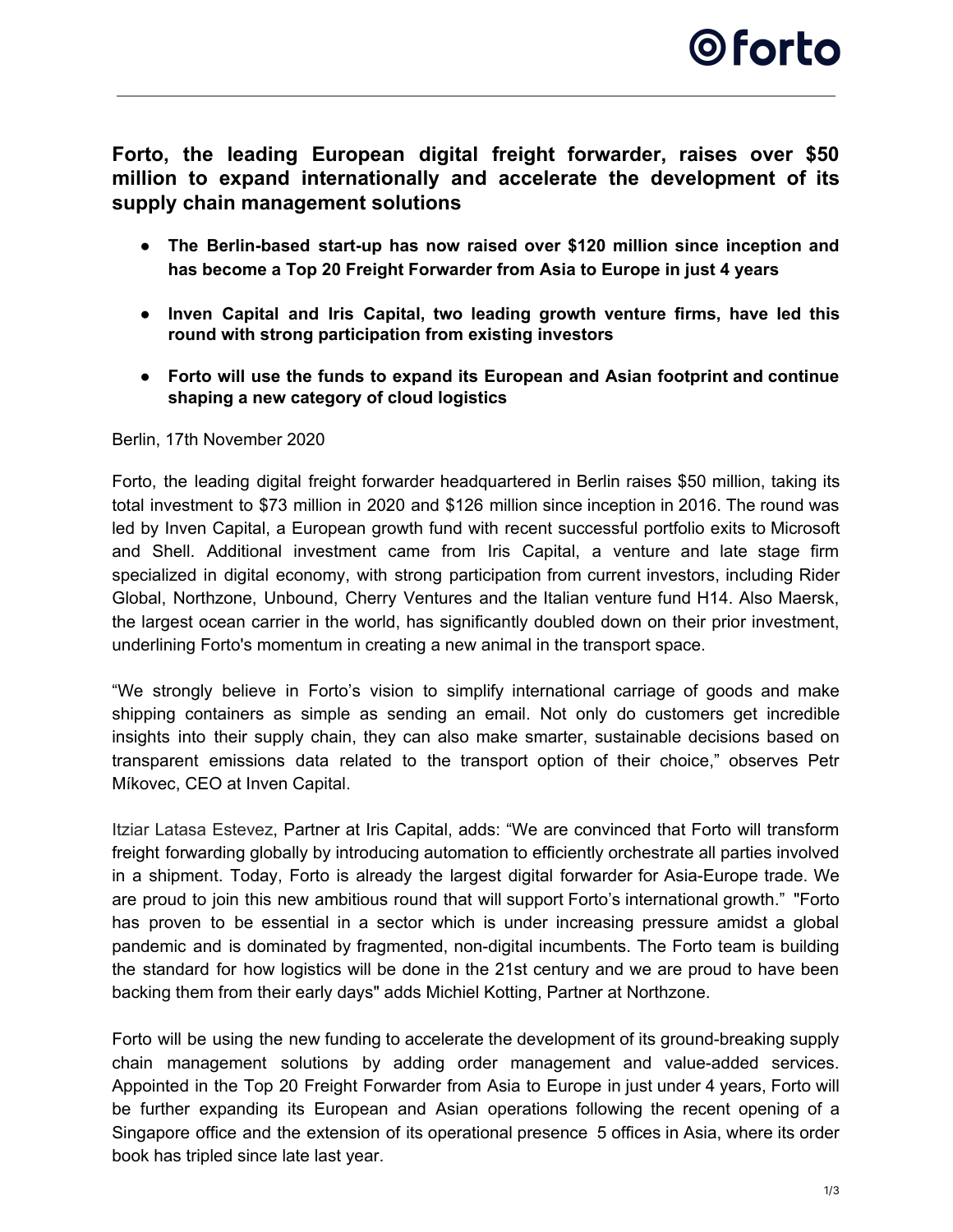

"In the last few quarters, we have significantly exceeded our growth plans and have increased our volumes by 300% year over year. And this despite challenging trading conditions, which have forced companies to face significant capacity constraints and rate volatility. By adopting Forto's solutions our customers have been able to achieve an unparalleled degree of transparency and reliability in booking, communications, data exchange and document management across their supply chain. We are proud to make our contribution in ensuring that European firms can emerge from this current period of volatility in a stronger position to successfully trade globally," explains Co-Founder Michael Wax, who co-leads the firm alongside Co-Founder Erik Muttersbach and Dr. Michael Ardelt.

Forto's supply chain management solutions are already being used by over 2,500 customers, including leading industrial manufacturer Viessmann, consumer goods giant Miele and eCommerce brand Home24. These customers benefit from receiving real-time data and excellent on-time delivery, while typically reducing their administrative supply chain costs by 30%. Benefits are not limited to efficiency and reliability, but also include a tangible path towards much greater sustainability through transparent emissions rating of possible transport options. Forto is eager to help make global trade faster, easier and sustainable.

#### *About Inven Capital*

*Inven Capital is a venture capital fund of the CEZ Group supported by the European Investment Bank (EIB). EIB financing is implemented from resources of the European Fund for Strategic Investment (EFSI). Inven Capital's strategy is to seek out investment opportunities in innovative and fast growing cleantech startups, with focus on CO2 footprint reduction. It primarily focuses on later-stage growth investment opportunities with a sound business model proven by realized revenues and long-term growth potential. Its investment include Sonnen, Sunfire, tado, CyberX, Driivz, Vulog, Cosmotech, Cloud&Heat. For more information visit [www.invencapital.cz](http://www.invencapital.cz/).*

#### *About Iris Capital*

*Iris Capital is a European VC specialized in the digital economy. Since 1986, Iris Capital has fueled over 300 entrepreneurs at various stages of maturity, from early stage to growth equity. With its deep sector specialization and extensive experience, as well as the backing of its corporate sponsors, Iris Capital provides active support to its portfolio companies, through its presence in Paris, Berlin, San Francisco, Tel Aviv, Tokyo and Dubai. Its investments include, among others, Adjust, Armis, Braincube, Careem, Exotec, iAdvize, Jedox, Kyriba, LeanIX, Lumapps, Monk, Open-Xchange, Neocase Software, Netatmo, rebuy, Scality, Shift Technology, Studitemps, Talend, Virtuo and Yubo. For more information, visit [www.iriscapital.com](http://www.iriscapital.com/).*

#### *About H14*

*H14 S.p.A. is an Italian family office headquartered in Milan, qualified shareholder of Fininvest SpA, one of the largest European media group. H14 invests across several asset classes, including Direct Investments in Venture and Growth capital, Private Equity Funds, Hedge Funds and broad Capital Markets. Its geographical scope is global, mainly focused on North America and Europe and opportunistically on Emerging Markets. As investor in Venture and Growth capital, H14 acts as a long-term partner in supporting digital entrepreneurs and companies to expand their business across Europe through its strategic network.*